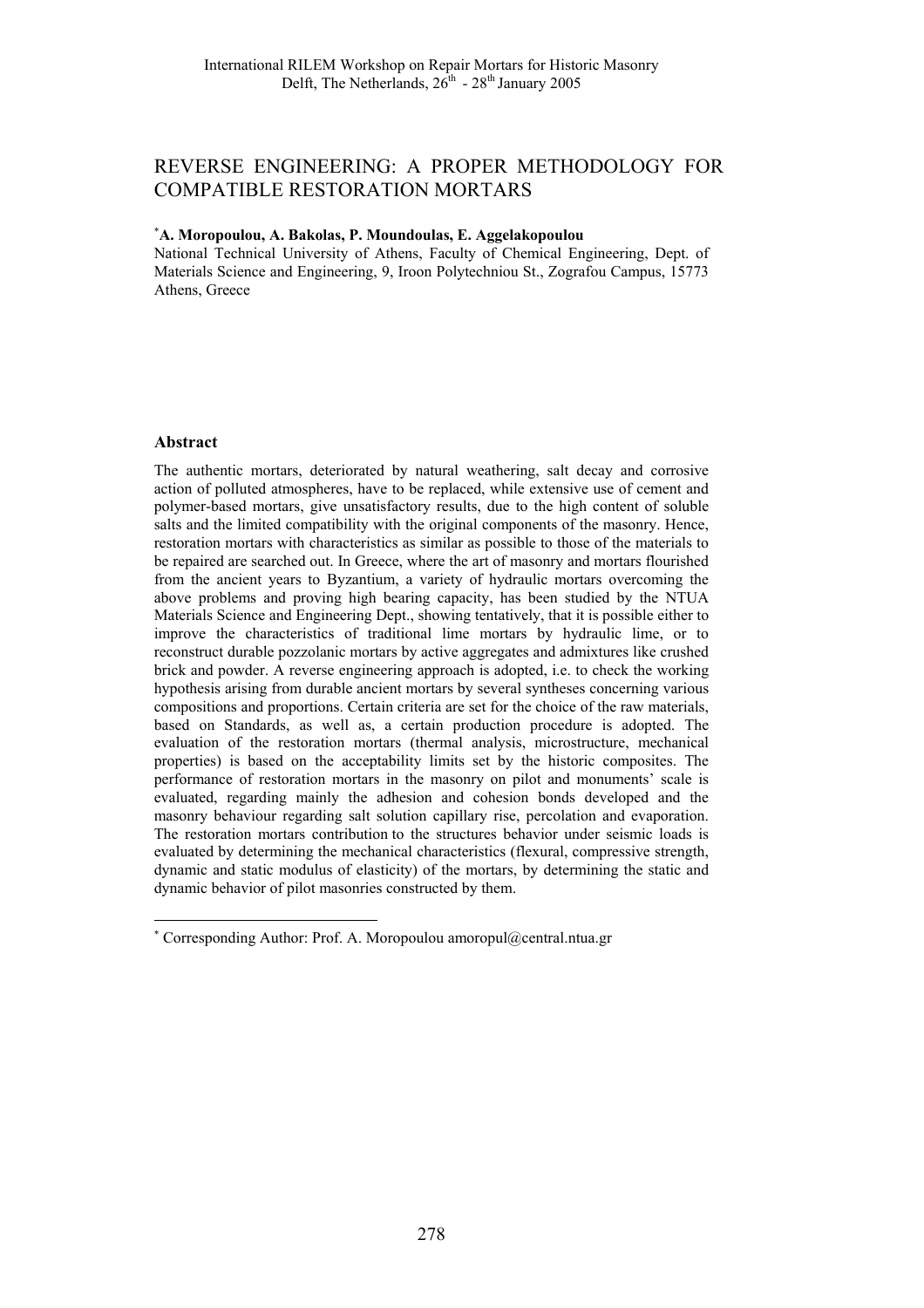#### **1. Introduction- Defining incompatible performance of restoration mortars**

Historic mortars, have been either washed out, or crashed and deteriorated in the aggressive urban and industrial atmosphere of nowadays, or due to earthquake damages and mechanical stresses exerted within historic structures [1].

Restoration mortars of cement and polymer, which have been used extensively in the last century and especially the last decades, present a limited lifetime. The resulting strategy of the conservation of the restoration ('Restauro di Restauro'), which finds a dramatic paradigm in the today's conservation of the 1920's Evans' restoration of the Knossos Palace in Crete, which survived for 4 millenniums, is to be avoided. The reinforced concrete presents the disadvantage of a short lifetime of 70 years in a marine environment. [2]. The advent of the portland cement and polymers in the field of conservation was accompanied by a parallel increase of unsuccessful interventions as known by the available literature [3,4] and recent experiences. The existing data permit the assessment and evaluation of the modern restoration mortars' performance on the artistic and architectural surfaces and on the historic masonries by their prominent negative impacts disclosed:

- a) at the interfaces between material and environment regarding the diversification or even the intensification of the decay mechanisms, due to different physico-chemical characteristics and potentials,
- b) at the interfaces between original and restoration materials, regarding the discontinuities stresses and anisotropies developed within the structure, or at the surface, due to incompatible physico-mechanical and microstructural characteristics. The performance of historic and restoration mortars have been studied comparatively
- to judge their longevity in relation to:

The compatibility to the wall constituents, as far as:

the physico-mechanical and physico-chemical properties are concerned, which control the main function of the mortar, to bind the building units together and to provide a durable masonry. Historic masonry is a composite system. Its durability is related both to the nature of the single constituents and to the particular interaction between mortar and stone or mortar and brick. The adhesion between building units and mortar in all these complex systems can be really different depending on the interaction between binder and load bearing units under various operating conditions, regarding the environment and the structure [5,6] The adhesion and the durability of the masonry is influenced by workmanship and by the environmental conditions or the pollution. The environmental conditions (humidity, in particular) can play an important role: favoring the reactivity between the constituents inducing the disaggregation of the matrix, or modifying the kinetics of the hardening [7]. The study of the elastic behaviour of the mortars gives information on bonding between binder and bearing unit and to the aggregate / matrix interface governing compatibility of masonry materials on the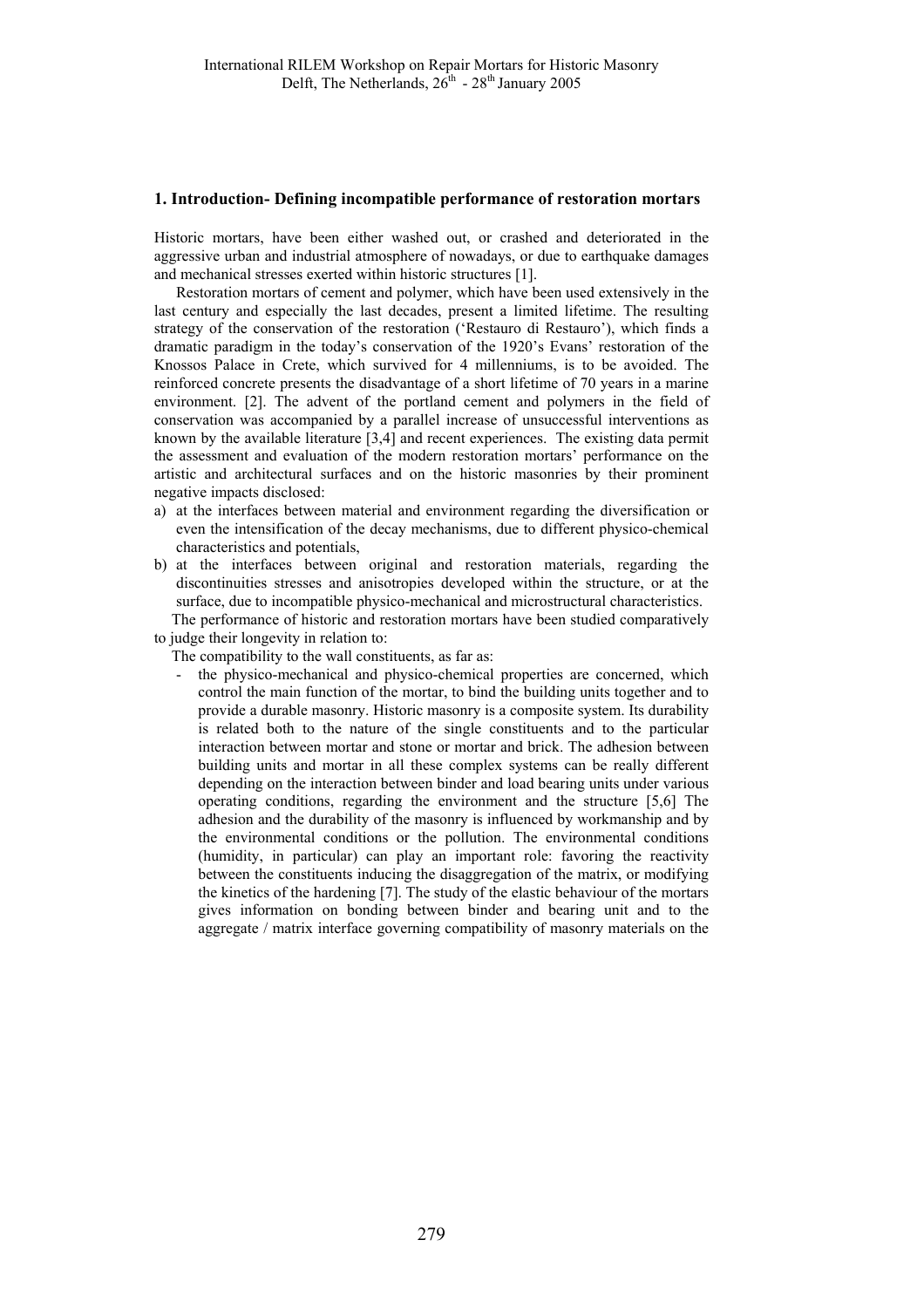masonry structure and allowing for continuous stresses and strains [8]. The crushed brick-lime mortars of Hagia Sophia and other Byzantine monuments due to hydraulic amorphous alkali-silicate formations display considerable mechanical strength along with longevity and may be considered as early examples of reinforced concrete. Allowing the structure to absorb energy without affecting its material properties irreversibly, which is not encountered in most modern masonry or concrete structures [9]. Modern mortars and adhesives are less porous than building stones and bricks, with higher values of hardness, mechanical resistance and thermal expansion coefficient attributing to them a performance rather incompatible to the original materials [10].

the microstructural properties and the capillary systems are concerned, which control the behaviour of the masonry to the percolation and evaporation of the salt solutions within it [11]. The use of cement and polymer-based mortars, which believed to be more resistant than the traditional ones, gave very unsatisfactory results, due to the high content of soluble salts and the limited compatibility between these hard, impermeable materials and the original components of the masonry [12]. The very dense pore structure towards very small pore radii and the low porosity of the modern cement restoration mortars preferentially induces the percolation of the salt solutions to the original, more porous and of wider pore structures towards larger pore radii, building units, triggering their intense corrosion by salt decay [13]

Resistance of the composites to the environmental deterioration.

The degradation of historic mortars is attributed mainly to the chemical dissolution of the mortar matrix, i.e the calcitic binder and is known as the washing out of mortar joints, concerning specifically lime mortars [14]. The vulnerability of historic composites to the damage processes as acid attack or salt crystallization is defined by the physicochemical and the mineralogical characteristics of the mortars, their microstructure and the adhesion of the binder to the aggregates. In a reverse approach, the production of restoration mortars designed with a proper microstructure to diminish vulnerability to salt decay, should be required, since these systems are deemed as more compatible with the porous building stones than the modern cement. Hence, the study of the restoration mortar's behaviour in marine, industrial and urban centers becomes a priority need. Acid attack of cement generally involves expansions due to the ettringite formation, successively followed by the gypsum one, in the cracks which directly damages the masonry [15]. Consequently, when cement is used in restoration mortars, it infers sulphates to the masonry as an inner source of acid attack and efflorescences [1], irreversibly damaging frescoes or painted architectural surfaces, etc. [16]

Hence, the compatibility of conservation materials (repair mortars, grouts and consolidants) to the historic masonries becomes a critical factor for the design and production of appropriate restoration mortars.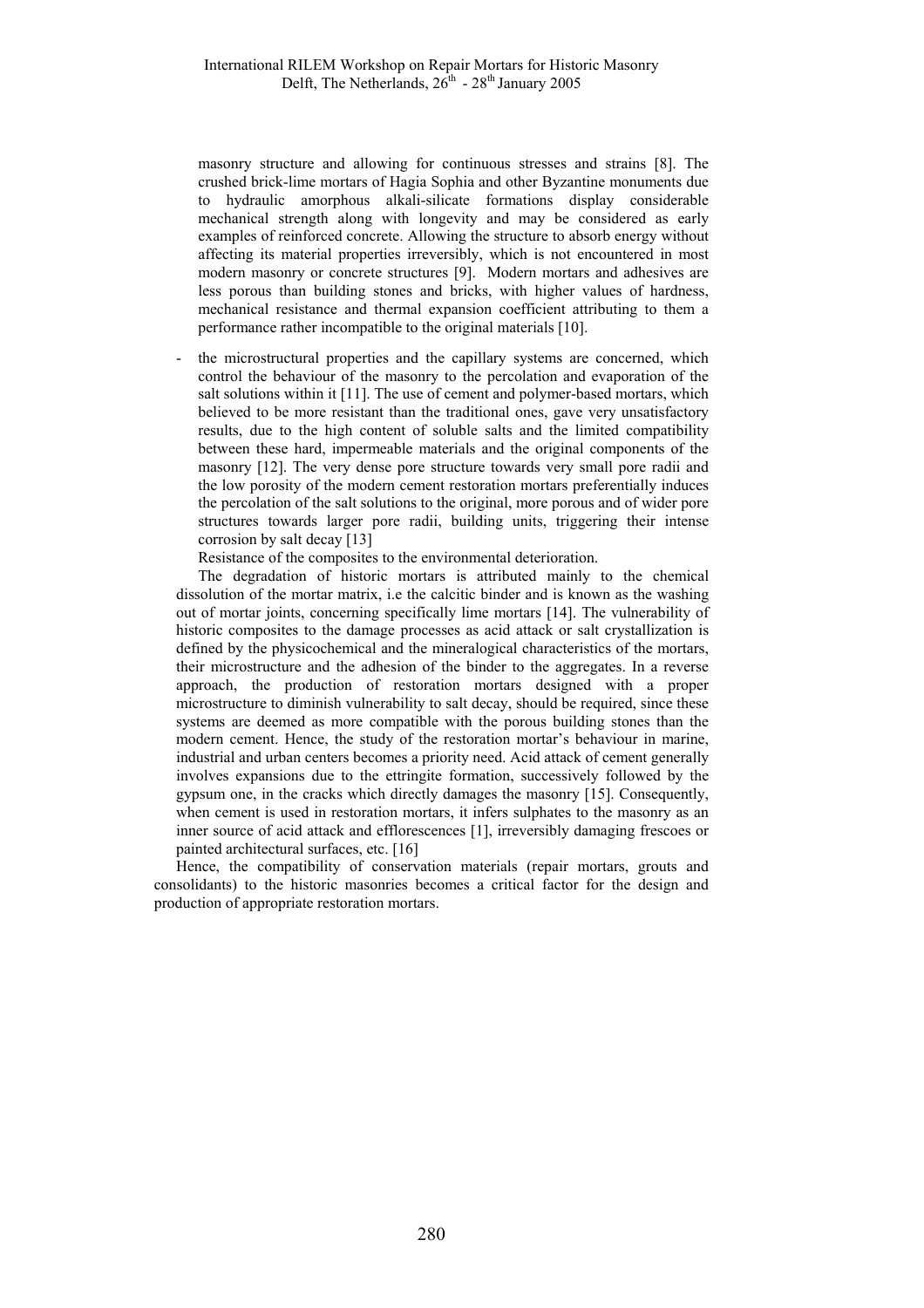#### **2. Characterization and evaluation of historic composites**

Historic mortars are composite materials, comprised of hydraulic or aerial binding material, or mixture of binding materials, aggregates - not always in crystalline form-and additives, passive or active, which react with the binding material and are modified during their setting, hardening and ageing, according processes not well known yet [17].

Historic composites concern "disturbed" systems, as in "service" for decades of centuries under severe mechanical and environmental loadings. Therefore, the characterization of such materials can be achieved by integrating properly [18] the results of the various methods of partial analyses [19, 20], in order to understand the procedures employed to produce the final composites and the nature of the bonds developed among its constituents.

Characterization of historic composites encounters the investigation of the fundamental properties and characteristics by the following methods and techniques:

Mechanical properties

The tensile strength (fmt,k) of small mortar samples by the fragments test method [21, 22]. The dynamic elastic moduli by in situ ultra sonic tests at various locations on the monument [23, 24].

Physical Properties

Gradation

Grain size distribution of single components by fractionation and sieving through ISO 565 series of sieves. The lowest fraction  $( $63 \mu m$ )$  is considered as the binder; although more of less significant quantities of finely grained aggregates could be sometimes presented in this fraction. Sieving permits to estimate comparative binder to inert ratios for the various mortar types [14].

Microstructural characteristics

Total porosity, total cumulative volume, specific surface area, bulk density, average pore radius as well as, pore size distribution, using intrusion mercury porosimetry (IMP) or the Non – Destructive Technique Digital Image Processing (DIP) on microscopical observations - and on the phenomena and mechanisms occurring within the pores by scanning electron microscopy (SEM) [11].

Mineralogical and chemical characteristics

a) X-ray diffraction analysis (to identify the mineral crystalline phases of the mortar matrix and the aggregates)

b) Optical Microscopy (for the petrographical - mineralogical characterization of the mortars' constituents, as well as for microscopic observations on the different mineral phases in the matrix) [20]

c) Scanning Electron Microscopy (SEM) added by Energy Dispersive Analysis EDX (for microscopic observations on the microstructure and the texture of the mortars and for elementary semi-quantitative analysis) [25]

d) Spectroscopy like Infrared (FT-IR) (for gathering qualitative information from a chemical point of view on some of the characteristic substances contained in mortar (calcium carbonate, dolomite, calcium and magnesium hydroxides, gypsum, organic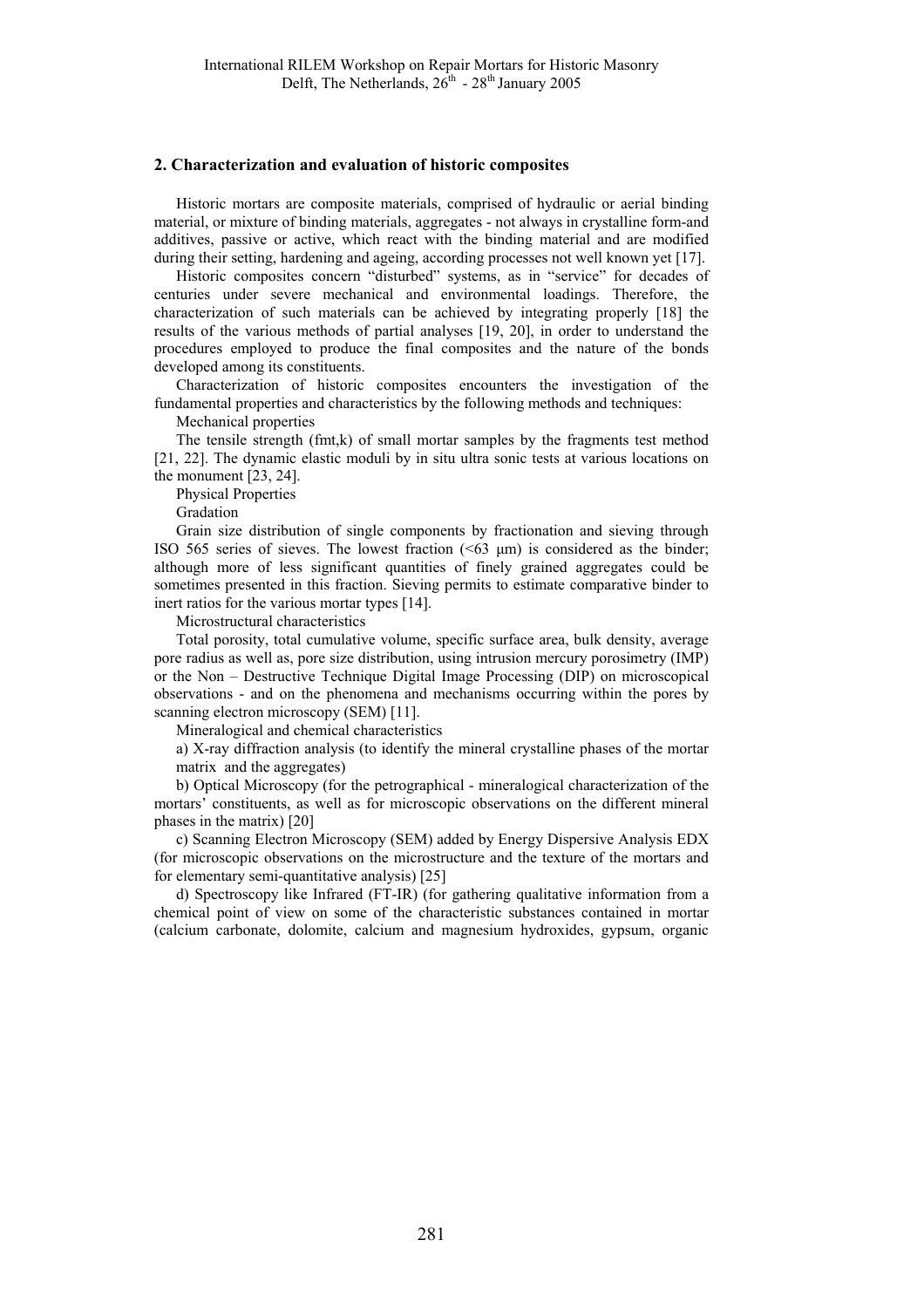additives etc.) and the presence of salts (nitrates, sulphates, oxalates, etc.), Nuclear Magnetic Resonance when possible (NMR) (to determine silico – aluminate formations, etc.) [26]

e) Thermal Analysis as Differential Thermal Analysis (DTA), along with Thermogravimetry (TG) techniques for the determination of the degree and the rate, of hardening of the binders in terms of carbonation and formation of hydraulic compounds, which allows for the classification of the investigated sample mortar categories. Since aggregates are inert and do not display hydraulic components, thermal analysis of the total fraction allows for getting insights on the various mortar matrixes. In the case of thermal analysis of the mortars with active aggregates or admixtures, separation becomes necessary. [18, 27]

f) Determination of the Total Soluble Salts

Within this concept, data on historic composites arisen from a systematic research performed at a large number (approximately 400 samples) of ancient Greek, Hellenistic, Roman, Byzantine, post-Byzantine and later historic mortars and concretes sampled from Fortifications, Monasteries, Churches, Historical Buildings and masonry structures in the Mediterranean Basin.

Tables 1 and 2 report the data obtained from the tests performed, as mentioned above, permitting the identification of physico-chemical and mechanical characteristics of the most typical mortars encountered in ancient structures.[28]

|                      | Table 1. Chemical characteristics of historic mortars as deriving from thermo |  |  |  |  |
|----------------------|-------------------------------------------------------------------------------|--|--|--|--|
| gravimetric analysis |                                                                               |  |  |  |  |

| Mortar type                                   | Physically<br>bound water<br>$(\%)$ | Structurally<br>bound water<br>$(\%)$ |                          | CO <sub>2</sub> /structurally<br>bound water |  |
|-----------------------------------------------|-------------------------------------|---------------------------------------|--------------------------|----------------------------------------------|--|
| Lime mortars                                  | $\leq$ 1                            | $\leq$ 3                              | >32                      | $10, 7.5 - 10$                               |  |
| Lime mortars<br>with unaltered<br>portlandite | >1                                  | $4 - 12$                              | $18 - 34$                | $1.5 - 9$                                    |  |
| Hydraulic lime<br>mortars                     | >1                                  | $3.5 - 6.5$                           | $24 - 34$                | $4.5 - 9.5$                                  |  |
| Natural<br>pozzolanic<br>mortars              | $4.5 - 5.5$                         | $5 - 14$                              | $12 - 20$                | <3                                           |  |
| Artificial<br>pozzolanic<br>mortars           | $1 - 4$                             | $3.5 - 8.5$                           | $22 - 29$ , $10 -$<br>19 | $3 - 6$                                      |  |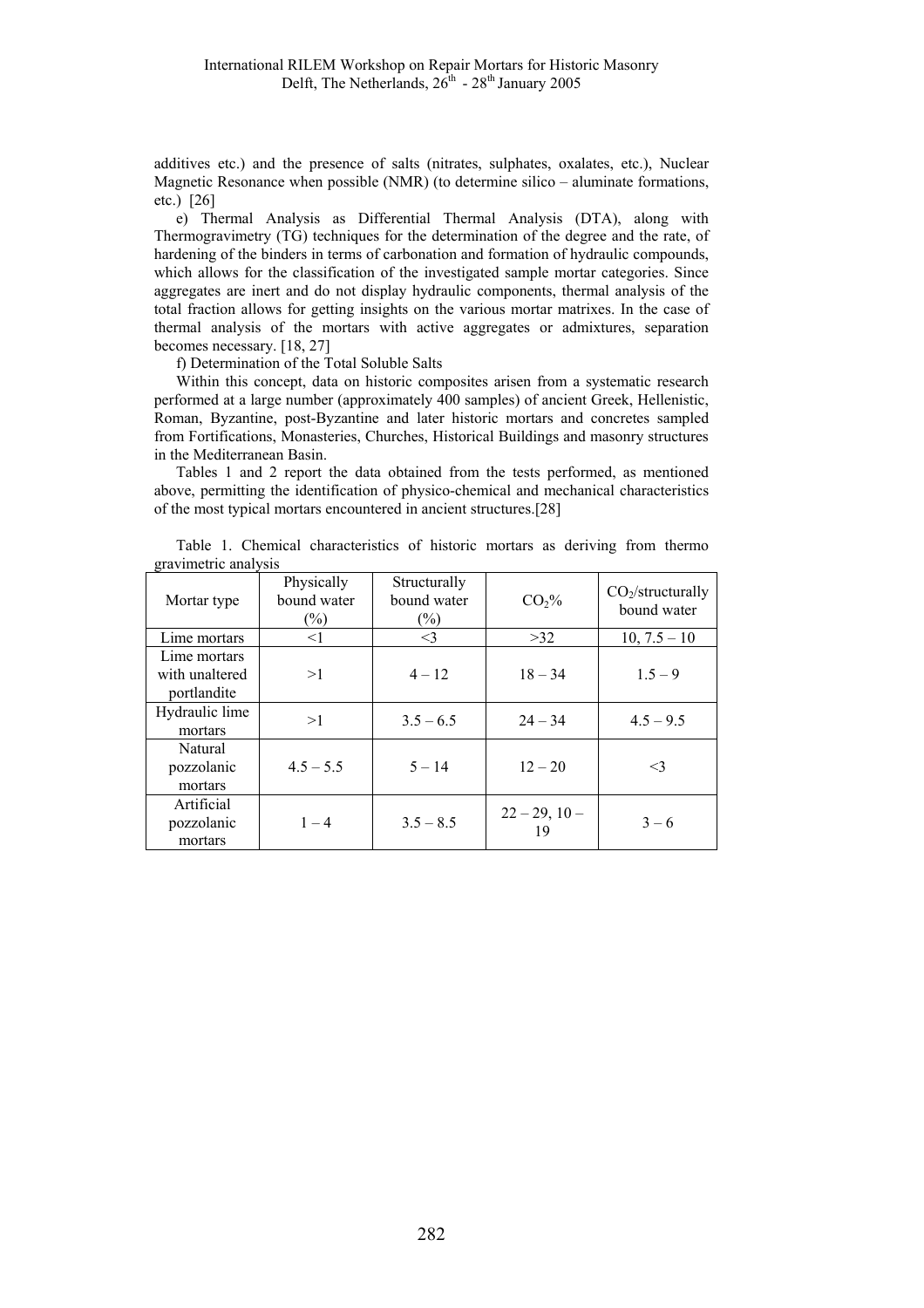| Mortar<br>type                                    | Cum.<br>Volume<br>$\left(\frac{mm^3}{g}\right)$ | Bulk<br>Density<br>$(g/cm^3)$ | Average<br>Pore<br>Radius<br>$(\mu m)$ | Specific<br>Surface<br>Area<br>$(m^2/g)$ | Total<br>Porosity<br>$(\%)$ | Tensile<br>Strength<br>(MPa) | Binder:<br>Aggreg.<br>ratio |
|---------------------------------------------------|-------------------------------------------------|-------------------------------|----------------------------------------|------------------------------------------|-----------------------------|------------------------------|-----------------------------|
| Lime<br>mortars                                   | 170-230                                         | $1.5 - 1.8$                   | $0.8 - 3.3$                            | $1.3 - 3.3$                              | 30-45                       | < 0.35                       | $1:4-1:1$                   |
| Lime<br>mortars<br>with<br>unaltered<br>Portland. | 105-241                                         | $1.8 - 1.9$                   | $0.03 - 6.5$                           | $1.7 - 10.6$                             | $20 - 43$                   | $0.6 - 0.7$                  | $1:2 - 1:1$                 |
| Hydraulic<br>lime<br>mortars                      | $90 - 230$                                      | $1.7 - 2.1$                   | $0.1 - 3.5$                            | $2.5 - 13.5$                             | $18-40$                     | $0.35 -$<br>0.55             | $1:4-1:1$                   |
| Natural<br>pozzol.<br><b>Mortars</b>              | 160-265                                         | $1.6 - 1.9$                   | $0.1 - 1.5$                            | $3 - 14$                                 | 30-42                       | >0.60                        | $1:5-1:1$                   |
| Artificial<br>pozzol.<br>mortars                  | 170-280                                         | $1.5 - 1.9$                   | $0.1 - 0.8$                            | $3.5 - 9$                                | 30-40                       | >0.55                        | 1:3                         |

Table 2. Physico – mechanical characteristics of historic mortars

The ancient masons applied intuition and fantasy for the solution of their problems and, even more, a whole understanding of the role of all constituents that are an integral part of composites microstructure. They based on their intuitive knowledge and non scientific experience on the selected and applied materials. The ancients instinctively followed ways of ecology and economy. They did not waste valuable materials when materials of low value satisfied the requirements of the performance. They found ways to exploit to the maximum the potential of the available materials. They produced reactive lime and invented by empiricism criteria different types of pozzolanic materials and organic additives.

The physico-chemical and mechanical characteristics of the examined composites could be served in order to define specifications for restoration mortars with similar properties to the original composites employed in ancient structures. However, to assure the compliance of restoration mortars to these specifications a design process has to be adopted. This process should concern the nature and the quality of raw materials in use, the ratio of the binder/aggregates, the gradation of the aggregates along with the maximum grain size and the potential additives in order to ameliorate rheological and mechanical characteristics. Moreover, it has to take into consideration the purposes that the mortars have to serve in the masonry and their resistance and durability to the actual environmental loads.

**3. Criteria and Methodology for the selection of raw materials and the production of restoration mortar syntheses**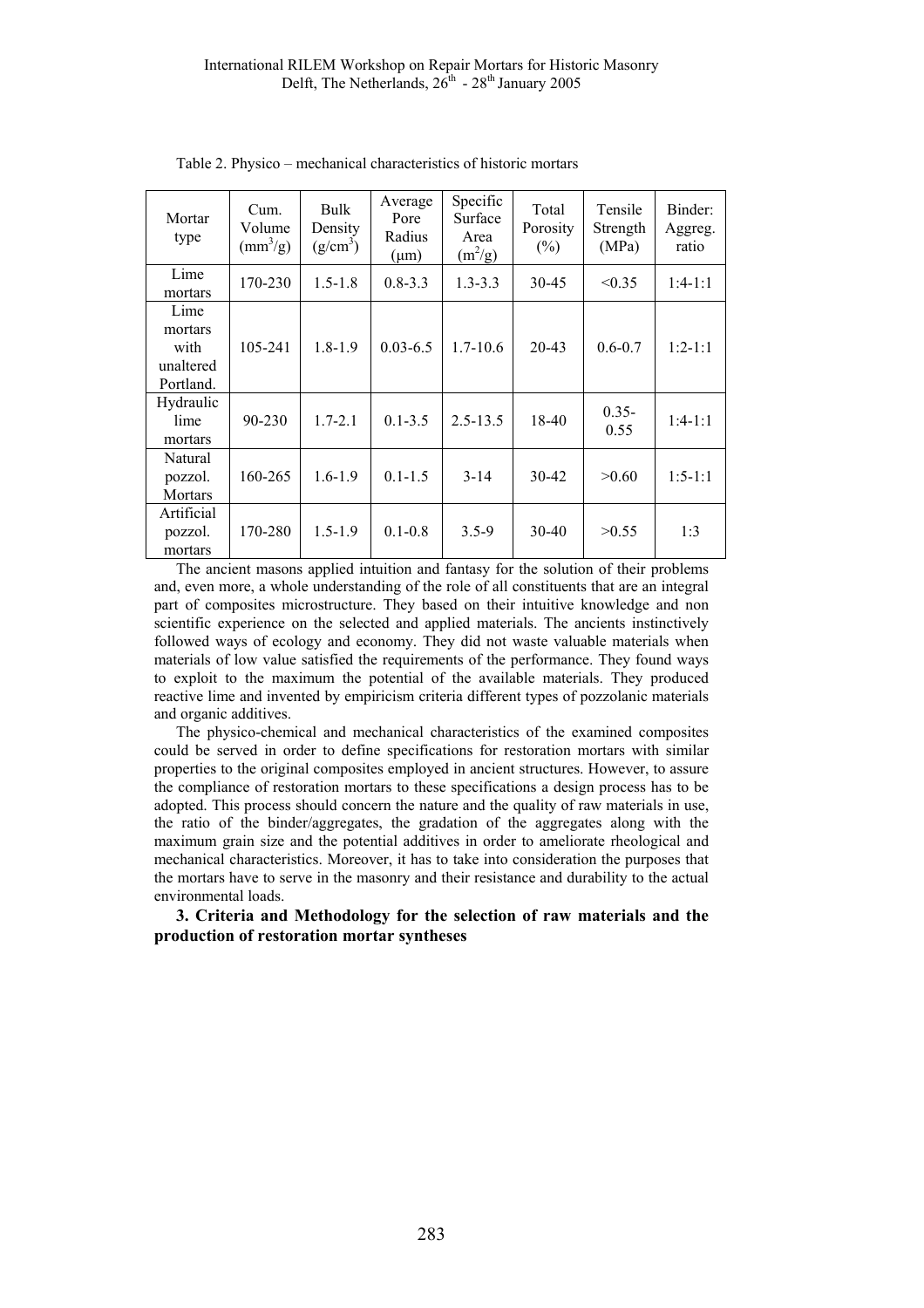Criteria for the selection of raw materials

The selection of raw materials is the determining step for the development of restoration mortars with the task to meet the criteria arising from the knowledge of the historic composites.

The raw materials that are more common to use for the production process are:

- a) Binding materials: lime putty, hydraulic lime and cement.
- b) Aggregate materials: sand of silicate composition and crushed tile.
- c) Additive materials: natural and artificial pozzolanic materials. The techniques and the tests of investigation employed for the physico-chemical

characterization of the raw materials are the following:

- i) Thermal analysis (Differential Thermal along with Thermogravimetric Analysis)
- ii) X-Ray Difraction (XRD)
- iii) X-Ray Fluoresence (XRF)
- iv) Porosimetric analysis
- v) Pozzolanicity test
- vi) Determination of soluble silica (Reactive silica) (EN 196-2)
- vii) Granulometric analysis (ISO 565)
- viii) Specific weight measurement

The selection of the raw materials results from the research of the locally available materials in relation to the technical characteristics and the production technology of the materials.

Binding Materials

Lime putty. The lime putty should fulfil the following technical specifications:

- the raw material for the production of lime should contain at least  $98-99\%$  of CaCO<sub>3</sub>.
- the baking temperature of the raw material for the production of quick lime should be around 900 °C in order to obtain micro-crystalls of CaO and a high specific surface area. While the actual production of lime with high temperatures  $(-1200 \degree C)$ produces macro-crystalls of CaO, with low specific surface area and difficulties related to the slaking of quick lime.
- appropriate slaked process of the quick lime for the production of the lime putty.
- the lime putty should not contain less than  $94\%$  of (CaO+MgO) and free water in the paste not more than 60%.

Hydraulic Lime. The hydraulic lime should accomplish the following technical specifications:

- $\bullet$  the baking temperature should not exceed the 900 °C, for the above-mentioned reasons for the production of lime.
- the presence of  $C_2S$  and CA (where:  $C_2S$ :  $2CaO.SiO_2, CA$ :  $CaO.Al_2O_3$ )
- index of hydraulicity between 0.31-0.42 (properly hydraulic lime), i.e.,  $i = p_s + p_a + p_f$  $p_c+p_m$

Aggregate Materials

Silicate Sand**.** The sand should be pure meaning without extraneous compounds, mineral salts, clays, silts, etc. Moreover it should be of silicate nature because it infers higher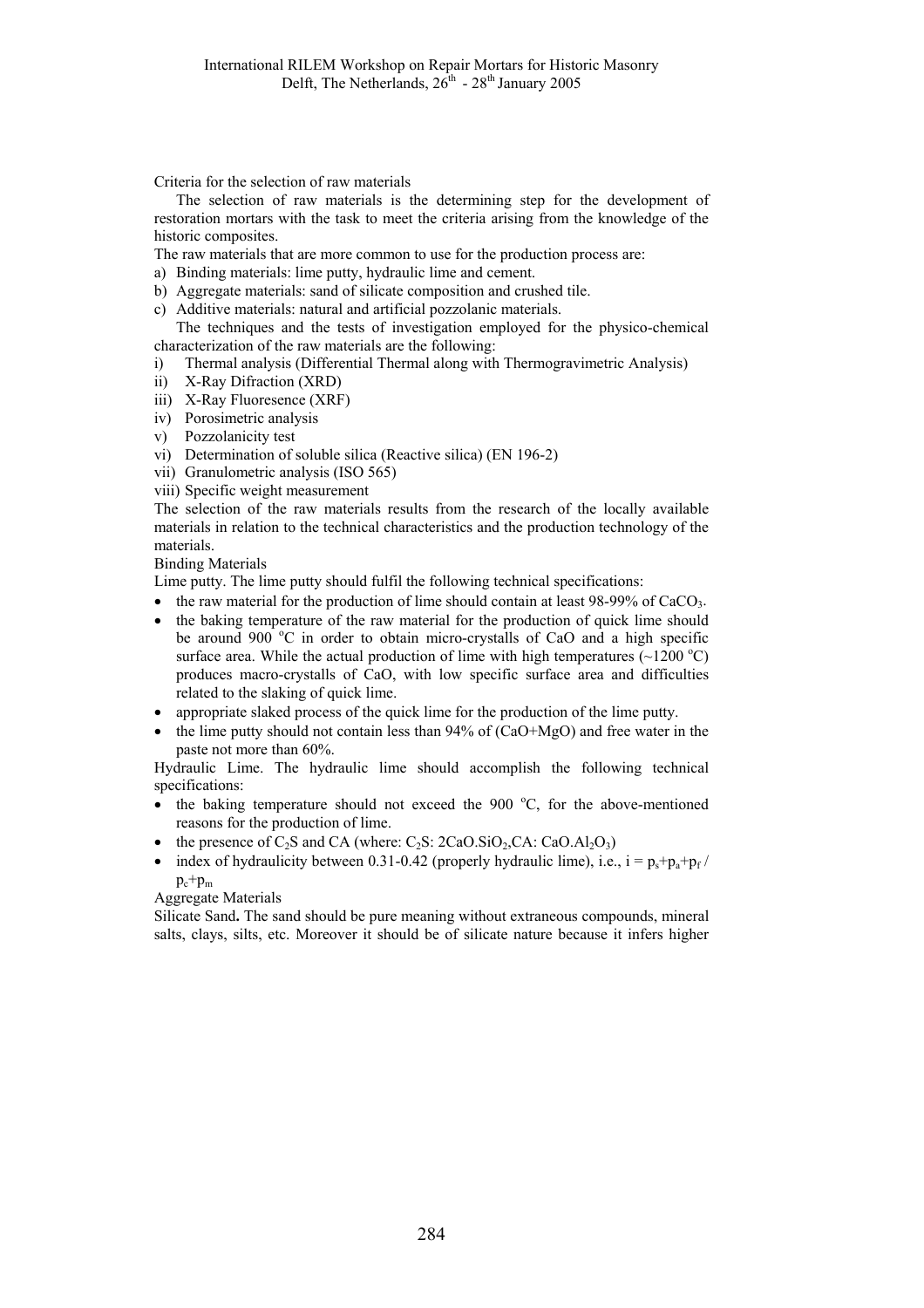resistance to mechanical loads and weathering phenomena. It should also present a wide range of grain size distribution in order to satisfy the technical requirements indicated by the reverse engineering process.

Crushed brick. Crushed tile should be used to its physical and physico-chemical properties. As far as its physical function is concerned the tile, in general, has small specific weight therefore the mortar produced is lighter than the mortar which contains only sand. Thanks to the specific characteristics of the ceramic, the mortar gains elasticity and shows a better behavior to the mechanical loads and earthquake stresses.

If the ceramics are baked in a certain temperature  $(*850 °C)$ , in relation with their composition (Ca-poor or marly clays of intermediate Ca content), they could create chemical bonds on the interface, between  $Ca(OH)_2$  and the ceramic surface. Additive materials

Natural and artificial pozzolanic materials. A pozzolanic additive, on its own, cannot be used as a binder material, but because it reacts with  $Ca(OH)_2$  it forms silico-aluminate compounds of Ca. The pozzolanic additive should fulfil the following technical characteristics:

- i) The results taken from the pozzolanicity test must give a compressive strength greater than  $5 \text{ N/mm}^2$ .
- ii) It should present a good percentage of reactive silica (i.e. greater than 20%).

#### **4. Criteria and Procedure for the Evaluation of restoration mortars**

Evaluation of mortar pastes

The optimization of the mortar pastes on the base of the water requirement and the proper workability should be searched out. The reproducibility of the preparation process should be attempted by tests in order to estimate the technical characteristics of the fresh mortars. The optimum workmanship should be decided in the basis of a low water request, a good workability of the mixture, an appropriate cohesion of the paste and an efficient applicability in a pilot masonry structure.

For the measurement of the technical characteristics of the optimum paste in order to have an appropriate reproducibility an International Standard should be used and the following tests should be performed:

- Determination of air content
- Determination of bulk density
- Determination of consistence
- Determination of retained water
- Determination of volume change upon setting

The tests for the measurement of the characteristics on pastes are adopted for reproducibility reasons. The table flow test adopted for the measurement of the workability gives results between 13 and 16.5 cm. The majority of the values are higher than of 14 cm showing pastes with a plastic consistence range, in all categories of restoration mortars.

The water requirement is to put in relation with the nature of the binder, additives and aggregates. The syntheses having as binder only lime putty present the lowest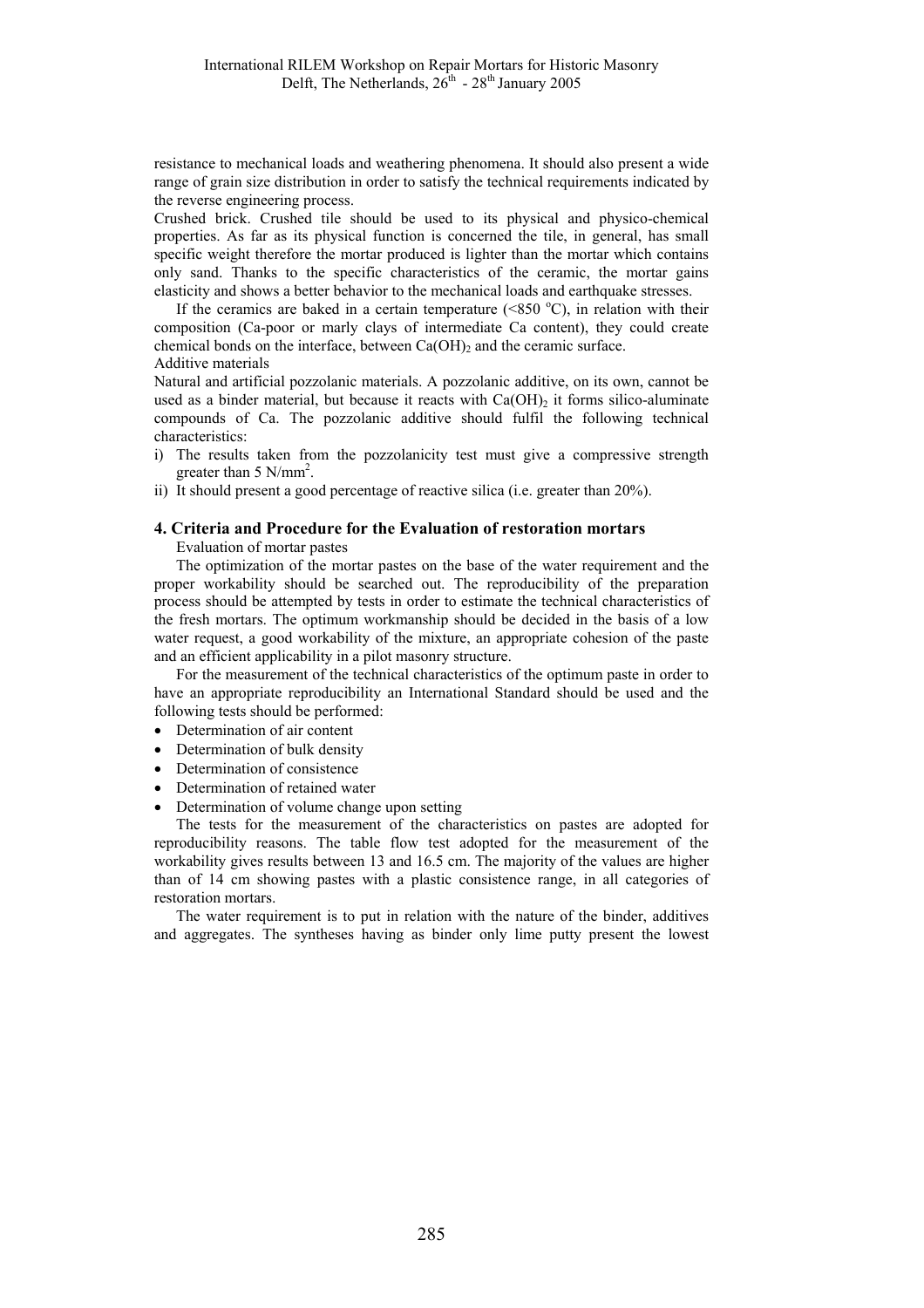requirement in water and the highest requirement the syntheses with hydraulic lime. Intermediate values present the syntheses with binding materials lime-cement, limebrick powder, lime-pozzolana. The syntheses having as aggregate only sand present a higher requirement in water in respect to those composed with sand-ceramic aggregates, independently from the nature of binder; this fact could be justified from the employment of ceramic aggregates saturated of water.

The specific weight is to put in relation with the nature and quantity of the aggregate, binder, binder-additive. The syntheses with only sand aggregate present the higher values in respect to those of sand-ceramic aggregates. For the same reason syntheses with additives presents the higher % of air content, when generally the other syntheses show very low values  $(2.5-3\%)$ .

The water retention content presents very high values; the higher values regarding the syntheses only with sand aggregate and the lowest ones in the syntheses with sandcrushed brick.

In addition measurements regarding the adhesion between the mortars and the structural units must take place. By this way the appliance of the mortar is tested, as well as, the cooperation between the fresh mortar and the main structural unit of the masonry that the mortar will be applied. By this way also the setting is tested and valuable information can be found about the potential problems in setting in order to avoid them at the time of the application on the masonry. In this case the simulation of the natural environment is a very critical factor and the aim to simulate it could give much information about the right application of the mortars, as the laboratory conditions in most cases is different from the actual environment of the masonry.

Evaluation of mortars during setting and hardening

The pastes syntheses produced after the above optimization should be moulded and stored under controlled conditions, appropriate for the setting and hardening of the mortars.

In order to evaluate the various syntheses during the setting and hardening of the mortars, the following measurements should be performed:

Differential Thermal Analysis - ThermoGravimetry (DTA - TG) in order to estimate the kinetics of mortars hardening through the study of carbonation of the binder and the development of the hydraulic phases,

Porosimetry in order to estimate the change of the microstructure during hardening, and

Mechanical Strength Tests in order to estimate the strength of the mortar developed during hardening.

The mechanical strengths are directly related to the rate of hardening of the binding material. Hence the mortars with hydraulic lime admixed with crushed-brick present the highest mechanical strengths to those with aerial binder that present the lowest mechanical strengths, compatible though to the historic mortars' requirements.

The thermal analysis results, which render the evolution of the mortars during setting and hardening, shows that hydraulic lime mortars perform the fastest rates of carbonation while lime putty syntheses perform the slowest ones. All the other syntheses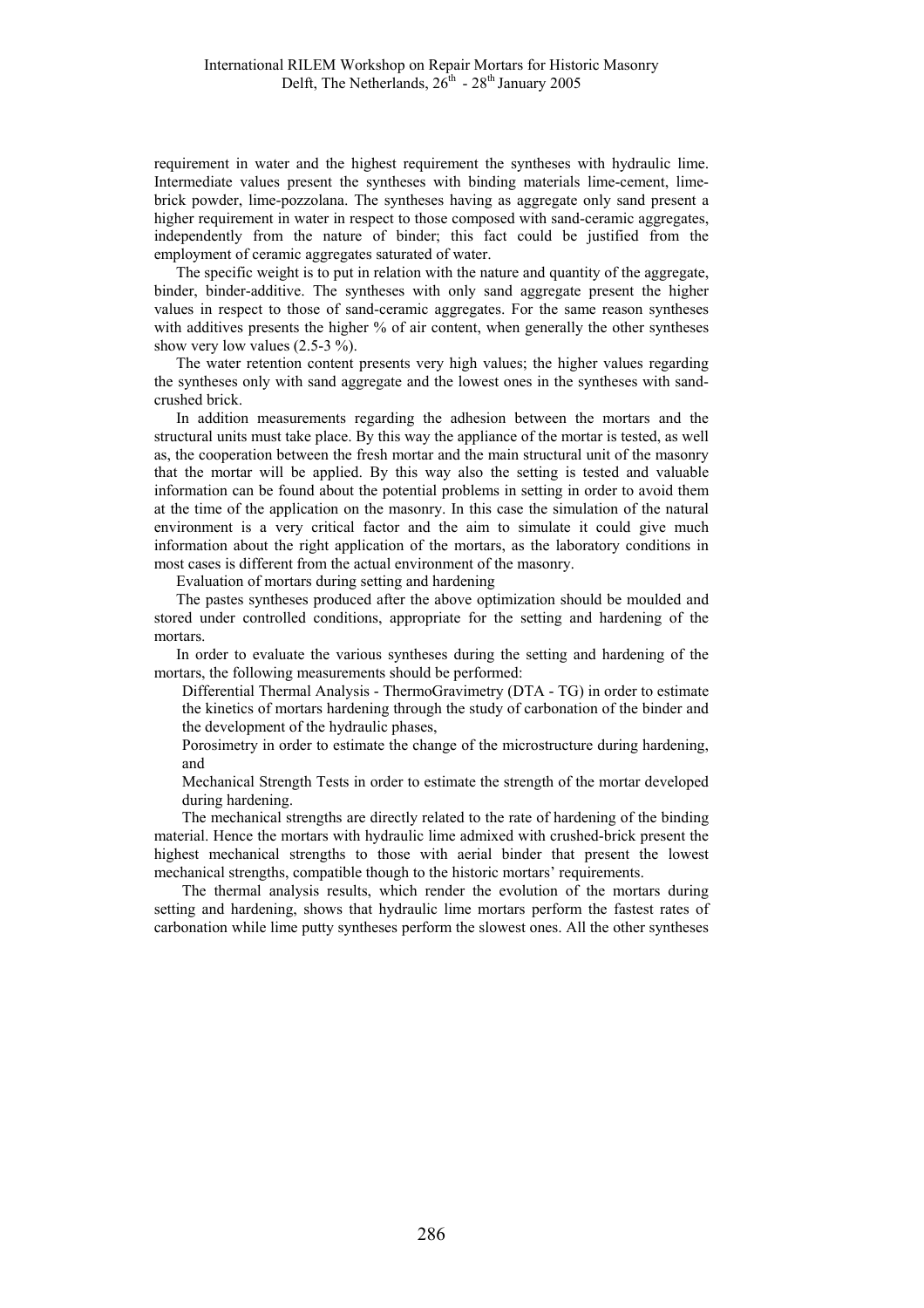lay in between. As far as the structurally bound water (hydraulic water) is concerned, the highest amounts are observed on the hydraulic mortars with crushed-brick, which also explain why these mortars present the highest mechanical strengths.

The study of the microstructure shows the compatibility with the historic mortars. In all syntheses of restoration mortars, the microstructure is compatible, therefore the raw materials, as well as, the mixtures ratios give satisfactory results.

The results indicate that mortars, having hydraulic lime as binder material and being admixed with crushed brick, present a better behavior to those made with aerial lime, or lime-cement, or lime-pozzolanic additives. Final selection of the proper restoration mortars at the time of their full strength acquired will permit pilot application and in situ evaluation regarding compatibility and good performance on the masonry.

It is proved that historic masonries could be disturbed by the differential transport behavior of the material components and deteriorated by the consequently developed tensions at the interfaces. The compatibility of various repair mortars to the porous building materials must be evaluated by their performance in transport and evaporation, in terms of ionic/moisture/vapor transport, which is shown in relation to their microstructure. The acceptability limits, defined by the original materials, indicate the microstructural requirements that repair mortars have to fulfill, in order to be compatible and infer longevity to the masonry structures. According to these requirements, all the different categories of restoration mortars must be tested Microstructural parameters during hardening are determined by intrusion mercury porosimetry. and transport phenomena are studied (in terms of vapor/moisture permeability), to judge the compatibility of the various cement-based systems with the porous building materials of the original structures.

It is proved that the relationships between transport phenomena and microstructure, as well as transport phenomena [29, 30] and long-term durability control the behavior of the stones and respectively the behavior of the masonries on weathering process mechanisms. The salt crystal growth as weathering mechanism of porous stone on historic masonries [31] depends on the solution supply and the evaporation rate according to the microclimate and the effective porous structure. It is concluded from previous works [32] that the susceptibility of a porous stone to salt decay is a function of both mechanical and structural parameters, i.e. (a) compressive strength, (b) modulus of compressibility, (c) porosity and pore size distribution and (d) total internal surface area. On the scale of the masonries the mechanism takes place continuously on sandstones, as well as on mortars and their interfaces. Hence, the compatibility of the sandstones and mortars, in terms of mechanical and structural parameters, determines the homogeneity of the weathering processes. Incompatibility leads to the differentiation of weathering rates and mechanisms, and develops respectively durability problems. The durability of the monuments depends on the transport phenomena [33] within the systems of materials. The direct correlation between materials coefficients regarding transport phenomena and microstructural parameters has been investigated [30]. Total porosity and pore size distribution effect, according to Meng [29], transport phenomena coefficients and patterns such as diffusion coefficient, water absorption coefficient and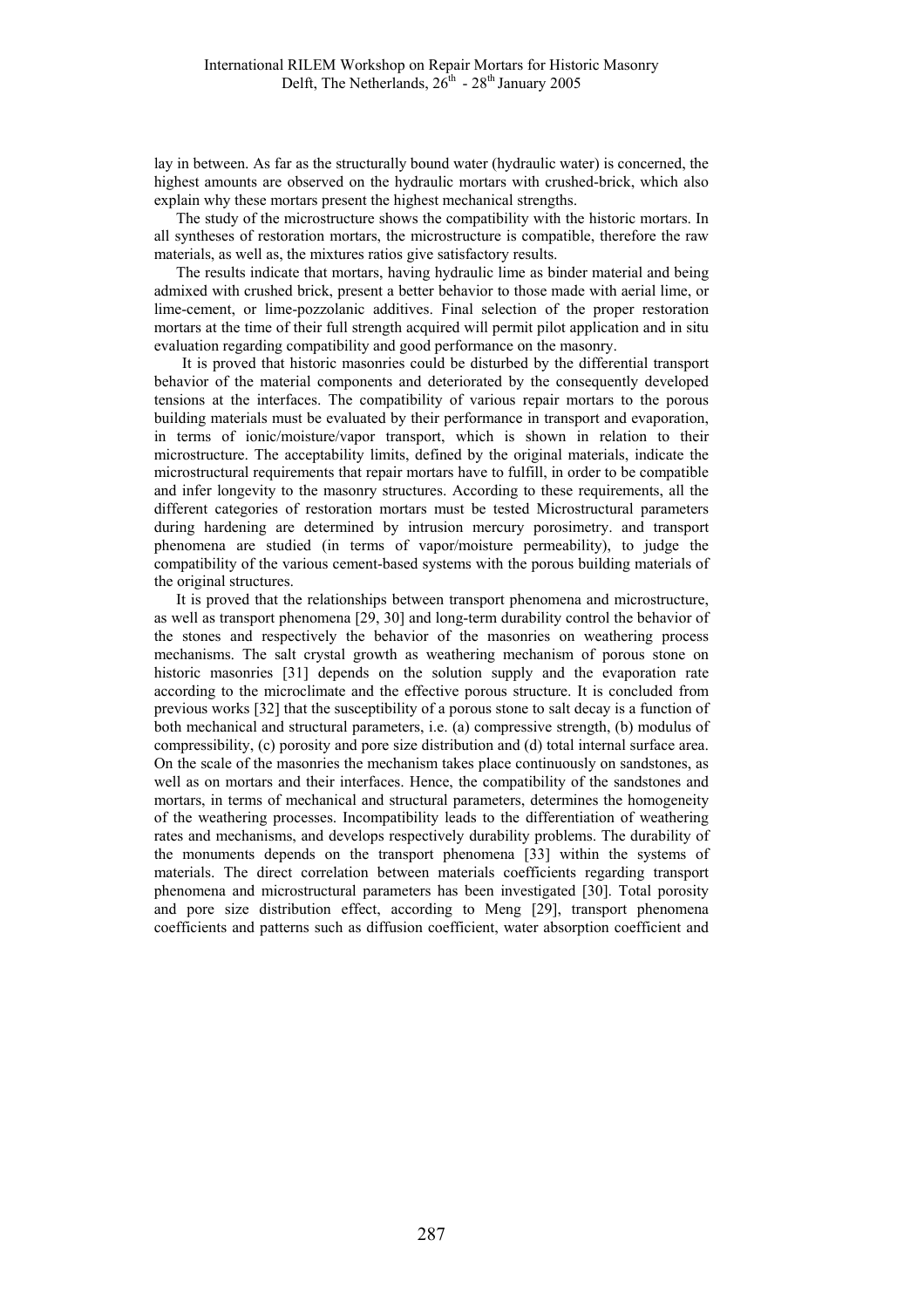water/vapor permeability. Monuments act as pilots of long term durability assessment and evaluation. The main requirement for long term durability for complex systems like masonry of sandstones with mortars as bearing elements is the compatibility of the microstructure, so that the transport phenomena will proceed as homogeneously as possible.

From combined microstructure investigation and correlation with the results arising from the capillary rise and evaporation tests in all mortar categories at the Laboratory of Materials Science and Engineering the following general conclusions can be mentioned: arises a relation between water absorption coefficient and specific surface area. More specifically, pores with radius less than 0.1 um do not participate at the water absorption phenomenon. This result is in agreement with other research findings [34, 35, 36]. From the results of the Pore Size Distribution (PSD), according to the pore ranges, as the percentage of the larger pores increases, i.e. specific surface area decreases, the Water Absorption Coefficient (WAC) increases. This might be explained from the fundamentals of interfacial tension, where the smaller the pore radius, i.e. the greater the specific surface area, the higher the resistance that have to be overcome. The Effective Porosity can be estimated in terms of pore size ranges, which contribute to the Total Absorbed Water, during Capillary Rise Tests [32].

Finally there is a need for the correlation of all the parameters tested by multivariate analysis, in order to define the relation between the specific physico-chemical and mechanical characteristics, as well as the relation between the different characteristics and the raw materials used for the production of restoration mortars.

This procedure could create a database which can be enriched with new results and find the specific relation between materials and measured properties.

#### Conclusions

Up to now, as tentative guidelines for restoration mortars the proper binder to aggregate ratio and the aggregates gradation were conceived, either as estimated by the analysis of historic mortars or as deduced from historic sources, recent scientific research data, scientific references etc. From the analysis of the physico-chemical and mechanical characteristics of historic mortars as above, it is concluded that in several cases, historic mortars with the same ratio and gradation could be classified to different microstructural patterns or could be characterized by different cohesion and adhesion bonds, which are the determining factors of the performance of the mortars on historic masonries. Hence, the classification of each case under investigation to a welldistinguished category of historic mortars can be achieved only by the physico-chemical and mechanical characteristics estimated by the pattern type. This is due to the interference of the various technical characteristics of the raw materials used and the technological procedures employed for the mortar production. However, this range of characteristics varies and should be estimated for every area, as a function of its specific characteristics, i.e. the quality of the raw materials allocated in the area and to the application requirements, concerning the compatibility to the original building units, the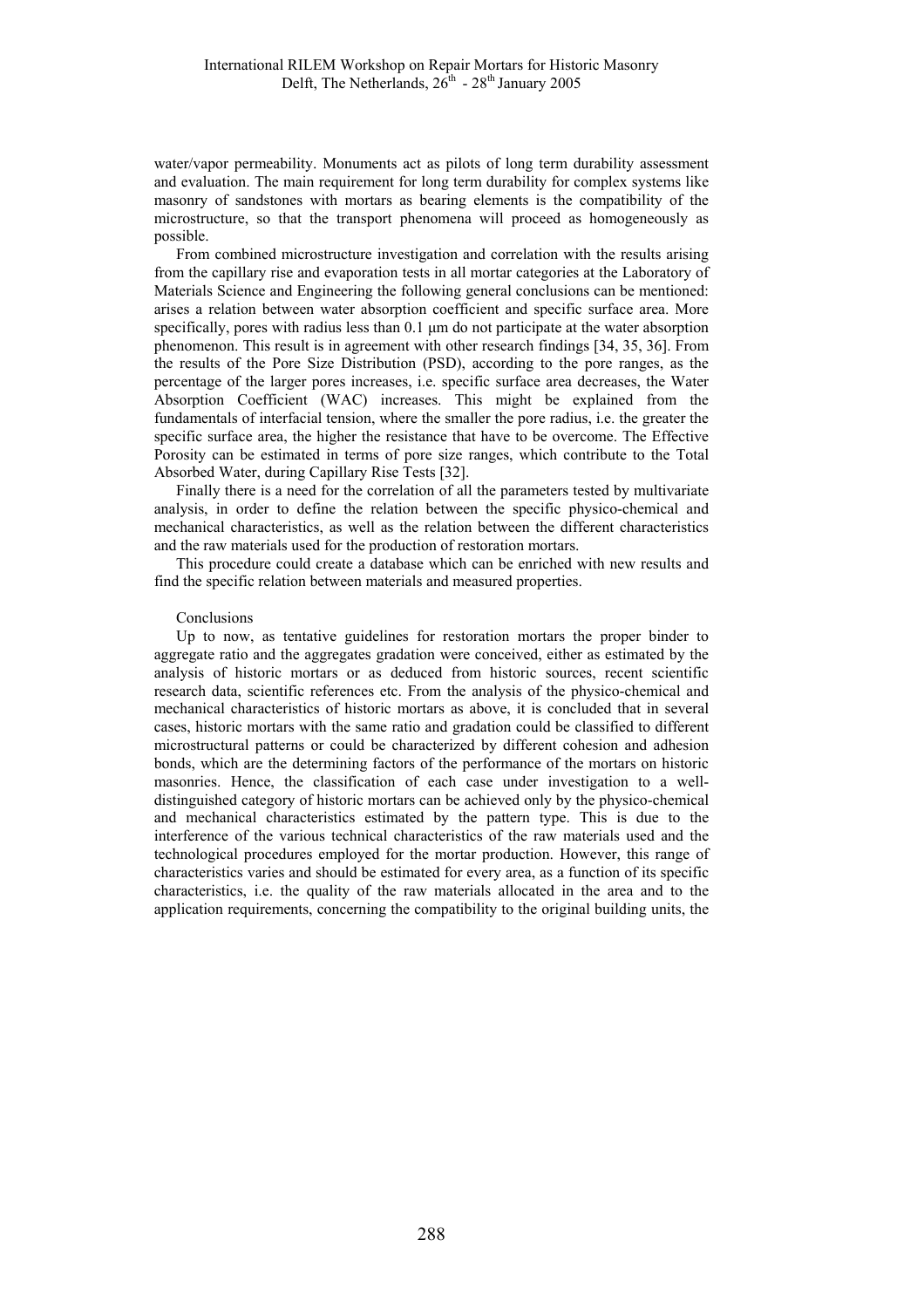purposes which the mortars have to serve in the masonry (joint mortars, plasters, etc.) and its resistance to the environmental loads acting.

## **References**

- 1. Moropoulou, A., Biscontin, G., Bisbikou, K., Bakolas, A., Zendri, E.: 'Opus Caementicium' Mortars and Plasters in a Heavily Polluted Marine Atmosphere. *Il Cemento*, Vol. 92 (1995) pp. 261-278.
- 2. Moropoulou, A., Maravelaki-Kalaitzaki, P., Borboudakis, M., Bakolas, A., Michailidis, P., Chronopoulos, M.: Historic mortars technologies in Crete and guidelines for compatible restoration mortars. *PACT, Revue du groupe europeen d'etudes pour les techniques physiques, chimiques, biologiques et mathematiques appliquees a l'archeologie*, Vol. 55 (1998) pp. 55-72.
- 3. Fassina, S. Borsela: "The Effects of Past Treatments on the Accelaration of Weathering Processes in the Statues of Prato Della Valle", Intern. UNESCO-RILEM Congress on the Conservation of Stone and other Materials, Paris, 1993, Proc. p. 129
- 4. Th. Skoulikidis: "Critique on the old materials of consolidation and protection for monuments surfaces" Special Edition of NTUA for Energy, Athens 1998, p.323
- 5. Bakolas, A., Bertoncello, R., Biscontin, G., Glisenti, A., Moropoulou, A., Tondello and E., Zendri, E.: Chemico-physical interactions among the constituents of historical walls in Venice. *Materials Issues in Art and Archaeology IV, Materials Research Society*, Vol. 352 (1995) pp. 771-777.
- 6. Binda, L. and Baronio, G.: Indagine sull'aderenza tra legante e laterizio in malte ed intonaci di 'cocciopesto'. *Bolettino d'Arte,* Vol. 35-36 (1986) pp. 109-115.
- 7. Papayianni, I.: Durability lessons from the study of old mortars and concretes. *P.K. Mehta Symposium on Durability of Concrete,* Conference Proceedings, 23 May 1994, Nice, France (1994) 16 p.
- 8. Moropoulou, A., Biscontin, G., Bakolas, A., Michailidis, P., Basiotis, J.: Historic mortars in Mediterranean Monuments. *4th International Symposium on the Conservation of Monuments in the Mediterranean Basin*, Conference Proceedings, Publ. Technical Chamber of Greece, Rhodes, Vol. 3 (1997) pp. 213-237.
- 9. Moropoulou, A., Cakmak, A.S., Biscontin, G.: Crushed brick lime mortars of Justinian's Hagia Sophia. *Materials Issues in Art and Archaeology V*, *Materials Research Society,* Vol. 462 (1996) pp. 307-316.
- 10. Rossi-Doria, P.R.: Mortars for restoration: basic requirements and quality control. *Materiaux et Constructions*, Vol. 19, No 114 (1986) pp. 445-448.
- 11. Biscontin, G., Bakolas, A., Moropoulou, A., Zendri, E.: Microstructural characterization of the historical mortars of Venice. *3rd International Symposium on the Conservation of Monuments in the Mediterranean Basin***,** Conference Proceedings, Publ. Sopritendenza ai Beni Artistici e Storici di Venezia, Venice (1994) pp. 405-410.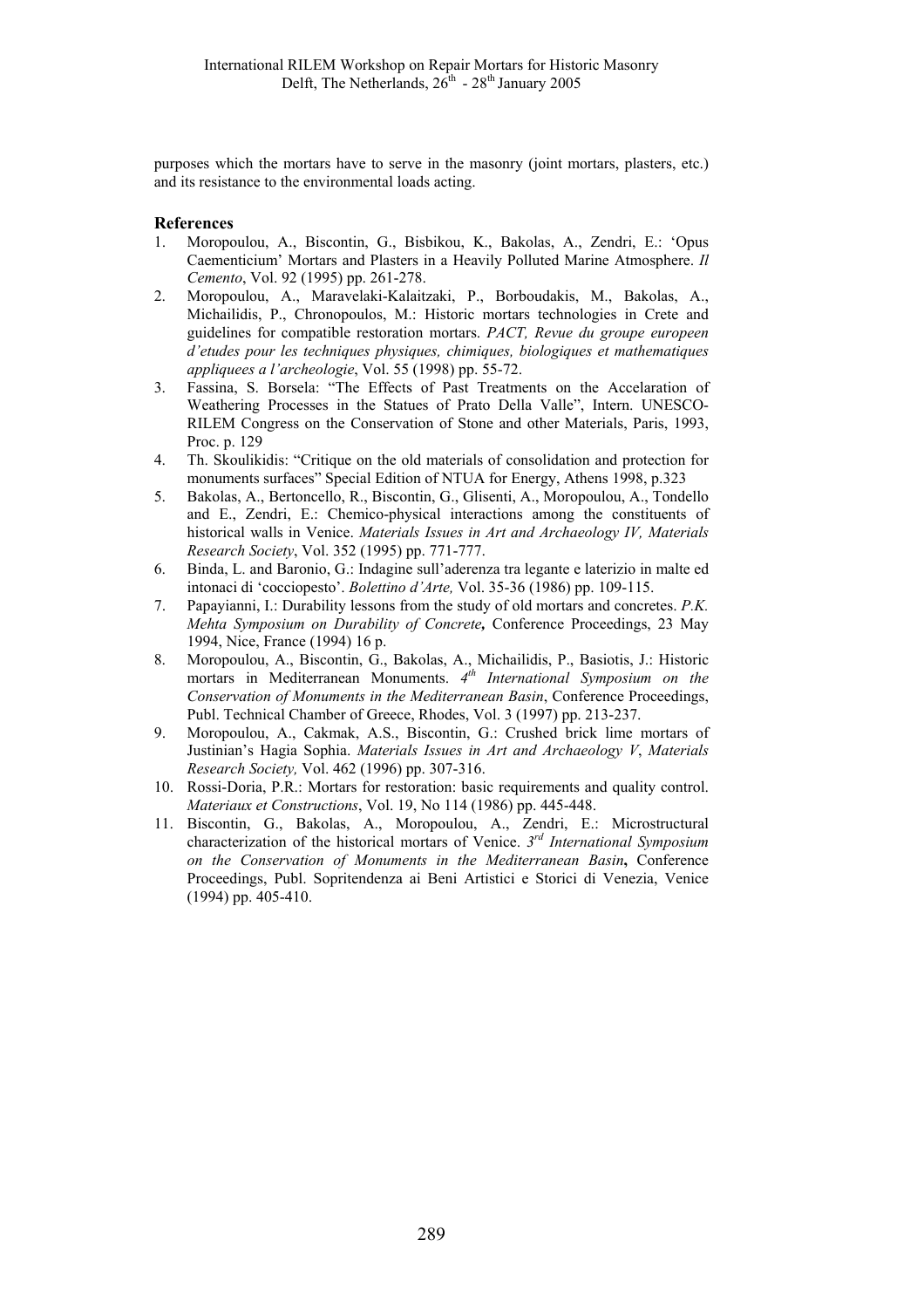- 12. Moropoulou, A., Koui., M., Christaras, B., Tsiourva, Th.: Non-destructive evaluation of the performance of mortars on historic masonries. *PACT,* Vol. 55 (1998) pp. 243-266.
- 13. Moropoulou, A., Koui, M., Theoulakis, P., Kourteli, Ch., Zezza, F.: Digital Image Processing for the Environmental Impact Assessment on Architectural Surfaces, *J. Environmental Chemistry and Technology*, No 1 (1995) pp. 23-32.
- 14. Moropoulou, A., Biscontin, G., Theoulakis, P., Bisbikou, K., Theodoraki, A., Chondros, N., Zendri, E., Bakolas, A.: Study of mortars in the Medieval City of Rhodes. *Conservation of Stone and Other Materials*, RILEM-UNESCO, Publ. E&FN SPON, Chapman & Hall, Paris, Vol. 1 (1993) pp. 394-401.
- 15. Sabbioni, C.: Environmental deterioration of historic mortars. *PACT*, Vol. 55 (1998) pp. 167-176.
- 16. Moropoulou, A., Theodoraki, A., Bisbikou, K., Michaelidis, P.: Restoration synthesis of crushed brick mortars simulating Byzantine lime and material technologies in Crete. *Materials Issues in Art and Archaeology, Materials Research Society*, Vol. 352 (1995) pp. 759-769.
- 17. Chiari, G., Santarelli, M.L., Toracca, G.: Characterizzazione delle malte antiche mediante l'analisi di campioni non frazionati. *Materiali e Strutture,* Vol. 3, (1992) pp. 111-137.
- 18. Moropoulou, A., Bakolas, A., Bisbikou, K.: Characterization of ancient, byzantine and later historic mortars by thermal analysis and X-ray diffraction techniques. *Thermochimica Acta*, Vol. 269/270, (1995) pp. 779-795.
- 19. Adams, J.E., Kneller, A.W.: Thermal Analysis of medieval Mortars from Gothic Cathedrals in France. *Engineering Geology of Ancient Works, Monuments and Historical Sites,* Balkema, Rotterdam, (1988) pp. 1019-1026.
- 20. Charola, A.E., Dupas M., Sheryll, P.R., Freund, G.G.: Characterization of ancient mortars : Chemical and instrumental methods. *Ed. Ar.,* Florence, (1984) pp. 28-33.
- 21. Katsaragakis E.S.: A new tensile test for concrete. *Materials and Structures,* Vol. 20 (1987), p. 120.
- 22. Tassios, Th., Vachliotis C. and Spanos, C.: In situ strength measurements of masonry mortars. *Repair and Strengthening of Stone Masonries,* Conference Proceedings, Iccrom, Athens (1989) pp. 53-61.
- 23. Christaras, B.: Non-destructive methods used for the estimation of the damage (weathering and cracks) of the building and ornamental stones. *PACT*, Vol. 55 (1998), pp. 213-220.
- 24. Durukal, E., Yuzugullu, O., Beyen, K.: Non-destructive testing techniques of structural materials in historical structures. *PACT*, Vol. 55 (1998) pp. 221-229.
- 25. Lewin, S.Z.: X-ray diffraction and scanning electron microscope analysis of conventional mortars. *Mortars, Cements and Grouts used in the Conservation of Historic Buildings*, ICCROM (1992).
- 26. Biscontin, G., Bakolas, A., Maravelaki, P., Zendri, E.: Microstructural and composition characteristics of historic mortars in Venice. *Conservation of Stone and Other Materials,* UNESCO-RILEM, Paris (1993), p. 178.